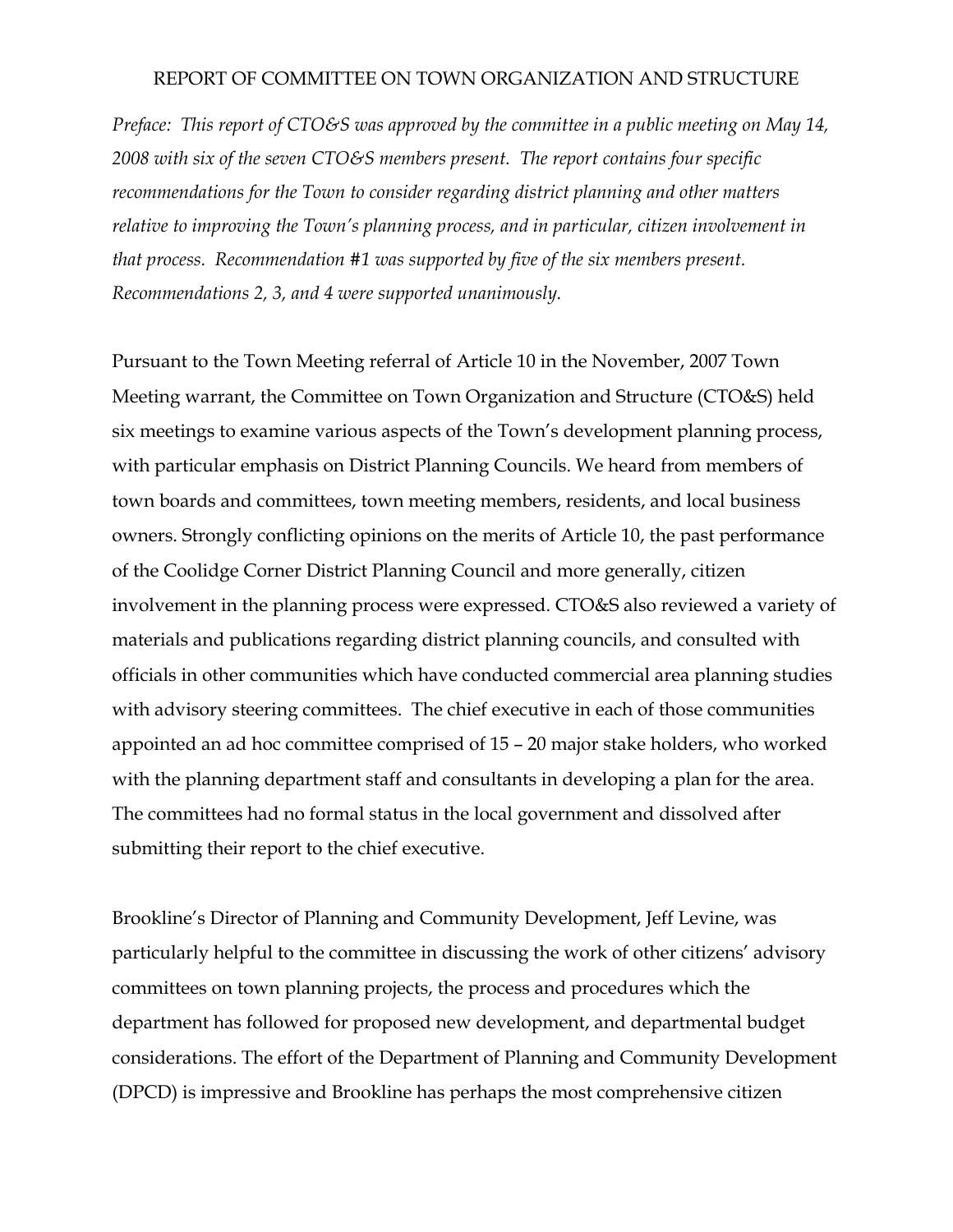notification program in the Commonwealth. The Town currently devotes significant resources in terms of mailings, materials and staffing so that residents are notified of impending changes or new development proposals, meetings are held to review plans and hear people's views, information is provided and disseminated, and trying to respond to citizen questions and complaints are responded to in a timely manner. Nonetheless, it was clear that some residents feel that the town still does not do enough or act effectively enough to involve interested citizens and ensure that their views are listened to or their neighborhoods are sufficiently protected from development that they believe is detrimental to the quality of life in their area. CTO&S cannot determine how widespread a view this is, although this is certainly not the first time such views have been expressed. Nor, given the wide disparity of opinions we heard, do we think that any process will be capable of satisfying everybody on this issue. Thus, the issue for the CTO&S is to ensure that the Town's development processes do provide meaningful protection for neighborhoods while at the same time ensuring that the process does not become so cumbersome and/or so restrictive that quality residential development and commercial area revitalization are essentially brought to a stop.

CTO&S believes that Brookline's many neighborhood associations and citizen committees provide a vital service to the town in providing forums for discussion and group presentations. The DPCD maintains a list of these associations and committees and notifies them about proposed land use or development changes. At last count, the Department maintains a list of 39 such neighborhood associations and informs them whenever a significant item of interest in their area is the subject of discussion. Beyond these standing citizen groups, ad hoc organizations of interested parties also form from time to time around specific projects and come forward to work with town departments on special issues. Through these neighborhood associations, committees and ad hoc organizations, opinions and viewpoints emerge and town officials hear and evaluate the concerns of specific neighborhoods. As in all issues relating to development,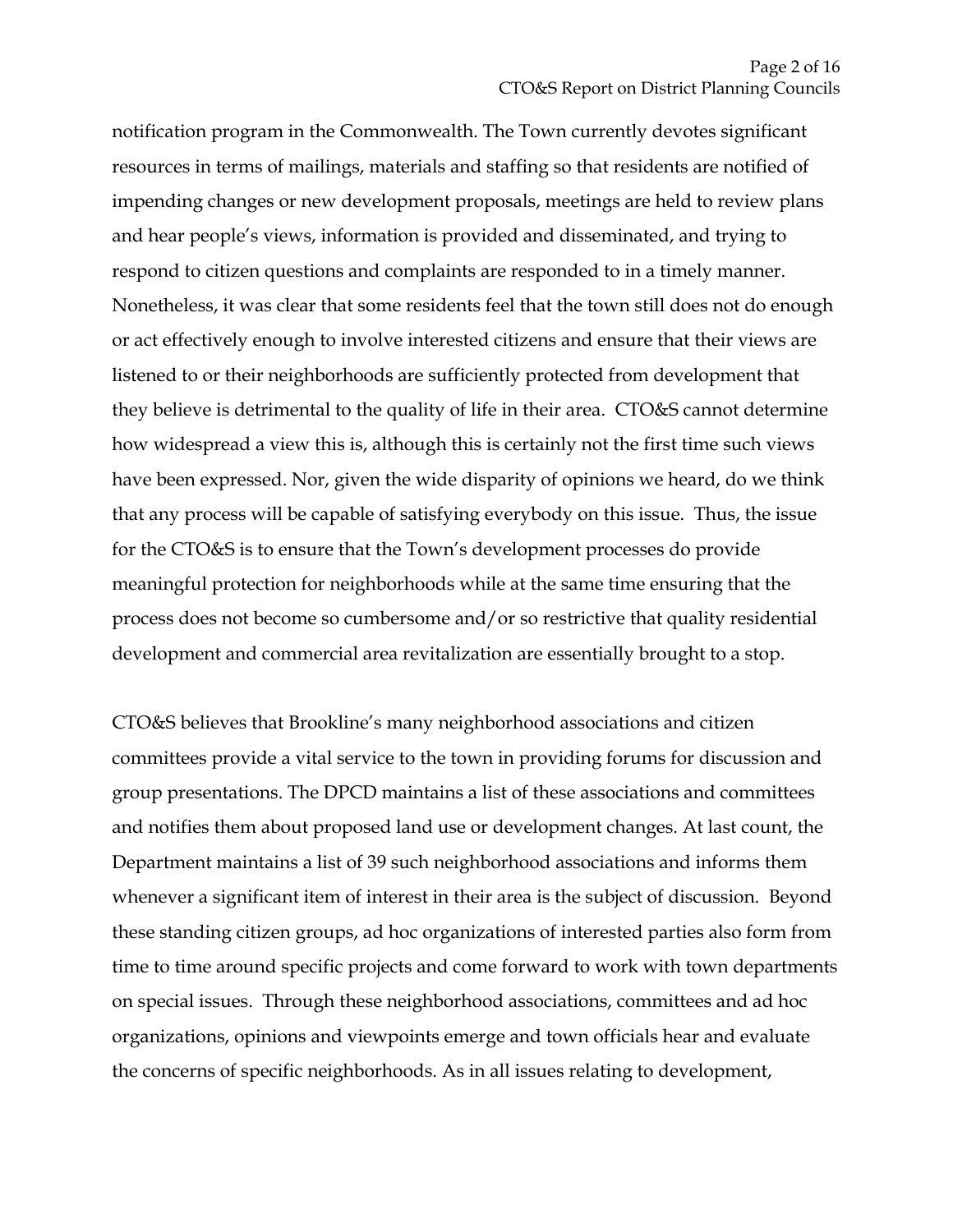however, and despite the considerable effort made by the DPCD to keep interested citizens informed, views differ on how well this process works.

In trying to get a better feel for this ourselves, CTO&S tried to differentiate two different classes of development activity – the general planning process for a targeted area to guide future development activities (i.e., no specific immediate development is being proposed or contemplated, but long standing development pressures or needs are clearly in evidence) vs. the process when a specific development in a specific location is either being proposed or seriously considered. Within this latter category, we further subdivided specific projects into two categories: Major Impact Projects (defined in the zoning by-law) and Smaller Projects. We will discuss each of these three categories below.

Long Term Development Planning for a Targeted Area: This kind of planning is what the Town's Comprehensive Plan attempts to do at a high level for the town as a whole and what District Planning Councils are formed for in specific areas. The current District Plan Process follows the general plan outlined below:

- The Board of Selectmen act as the Lead Agency as such they appoint a 12 to 15 member advisory steering committee made up of town officials, business area representatives, town meeting members and other citizens from the affected area.
- The Department of Planning and Community Development develops a charge to define the scope of work of the council.
- To help the District Planning Council fulfill its charge, the DPCD prepares a number of factual background documents on a variety of issues relating to the area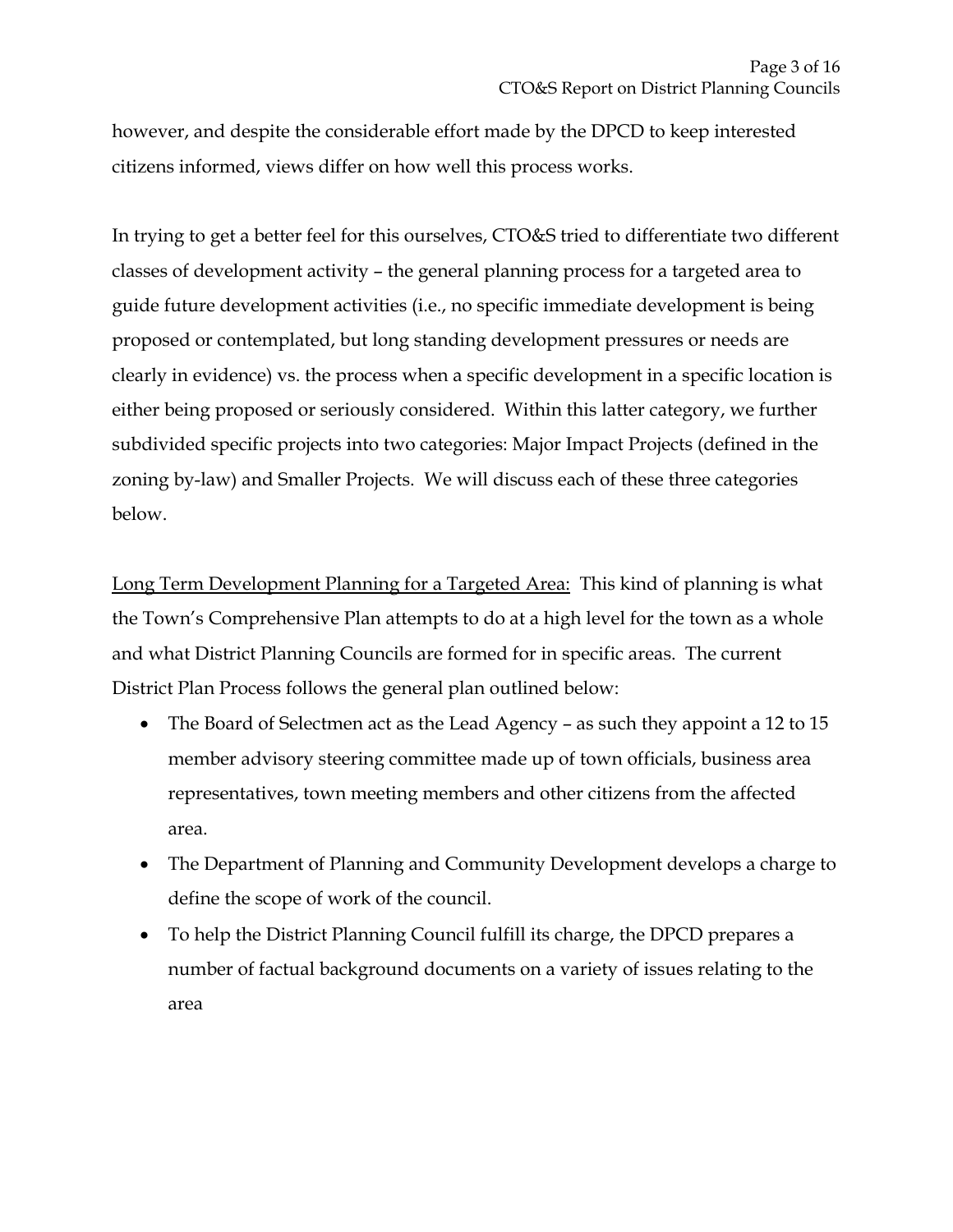- As the study progresses, DPCD prepares draft documents on findings and recommendations for the council's review. The council comments on them and suggests changes.
- As these findings and recommendations begin to develop, a public hearing is held on a preliminary set of recommendations. This occurs at about the half way point or approximately six months into the effort. The preliminary recommendations are sent to the Selectmen.
- Based upon comments by the public as well as comments from the Selectmen and other interested Town agencies, the preliminary recommendations are developed further, leading to a set of final recommendations at about the one year point. A public hearing is once again held on the final recommendations.
- Following whatever changes the council wishes to make based upon comments at the public hearing, the final recommendations are submitted to the Board of Selectmen and the District Planning Council is dissolved.

The issue of greatest debate within CTO&S was whether or not a Coolidge Corner District Planning Council should be formed as a permanent body of the town. One member of the Committee believes that Coolidge Corner is sufficiently different from other areas of the town to merit specialized long-term treatment. He argues that the development pressures are greatest here, are focused on an extremely wide area, and are going to be present for the foreseeable future and are not likely to diminish. Thus, a standing Citizens Planning Council working to map a future and deal with the complexities of the town's largest commercial area surrounded on all sides by the town's most densely populated neighborhoods makes sense and in the long run will benefit the town as a whole.

The other members of the Committee, however, although sharing in the concern for the area and recognizing some of its special characteristics, did not agree with the notion of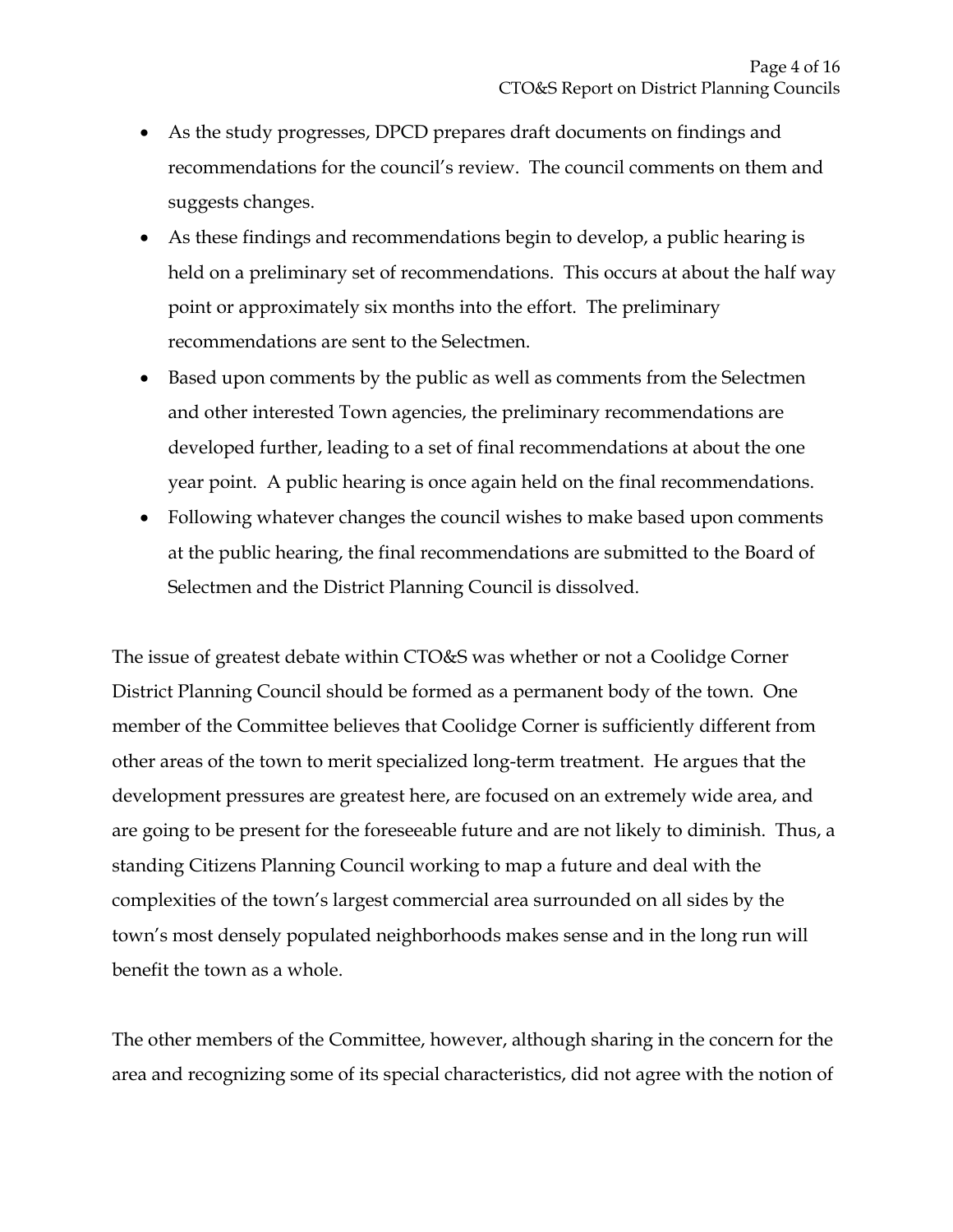singling out one area and creating a District Planning Council in perpetuity. Such a standing committee will inevitably lead to the creation of other permanent planning councils for other areas of town once the precedent is set. The call for equitable treatment from other neighborhood areas of the Town will be extremely difficult to deny. Further, there is a value in establishing committees or councils with a defined charge, a defined product and a defined time to report out. Typically such committees work best under these conditions.

A factor in CTO&S' position was the Town's Comprehensive Plan. With a scope much broader than that of a District Planning Council, the Comprehensive Plan Committee follows a procedure not dissimilar from the District Planning process outlined above. Appointed by the Selectmen every ten years, charged broadly with revising and updating the plan as appropriate, this group of citizen appointees works for approximately one year or slightly more, draws upon the resources and expertise of the DPCD, holds public hearings, produces a plan revision, submits it to the Selectmen and dissolves. It seems clear from our reading of the Comprehensive Plan and the action plan supplementing it that District Planning Councils are designed to function as the need arises and until they submit their output to the Selectmen. The recommendation in the Comprehensive Plan that district plans be developed for three areas over a five-year period lends support to the conclusion that ad hoc committees with a definite life span were envisioned. In terms of citizen involvement in area wide development planning, the Comprehensive Plan represents literally thousands of person hours of citizen input from all perspectives. We considered this studied and thoughtful position in the Comprehensive Plan as an important element in terms of developing CTO&S' recommendation.

The five CTO&S members who did not support a permanent Coolidge Corner District Planning Council were also concerned about the amount of staff work that would be required to support multiple simultaneous District Planning Councils (a standing one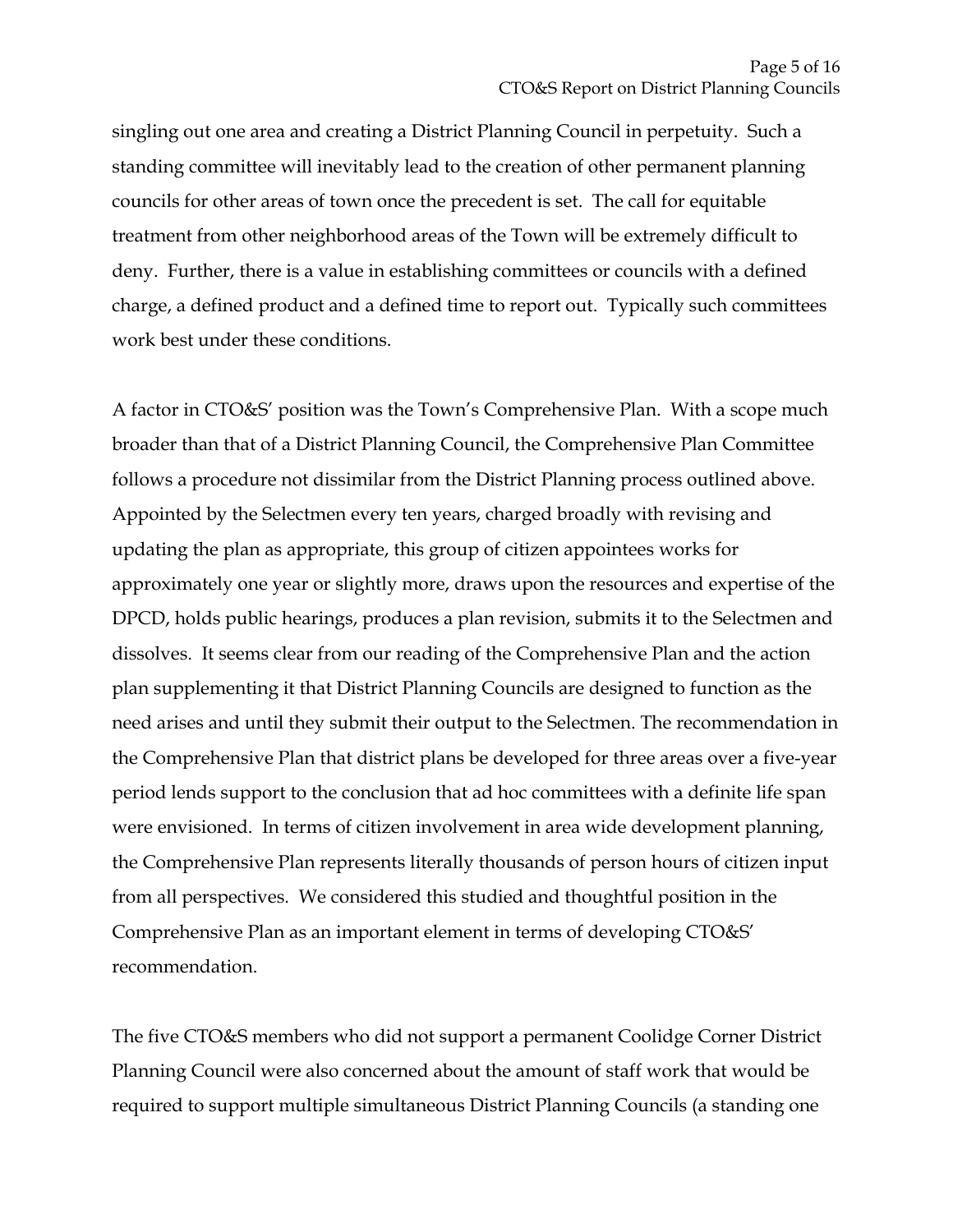plus others or perhaps multiple standing ones). There is little doubt that they would continue to draw upon the limited resources of the Planning and Community Development Department, even if the need to do so had diminished over time. This support would not come for free, and barring a highly unlikely major increase in the Department's funding during this time of Town-wide budget diminution, would limit involvement in other important functions that significantly benefit the quality of life in the town. These include, as examples, the administration of the zoning by-law; design review; ongoing monitoring of Board of Appeals Conditions of Approval; affordable housing; preservation; technical support to town departments, boards and citizens; preparation of reports for the Board of Appeals; staff support to Design Advisory Teams; and responding to literally hundreds of inquiries from both prospective developers and neighborhood residents about specific projects, the development process, interpretation of the zoning by-law, and the like. With a professional staff of less than 10 people, adding more scope at the expense of some of the above was a concern. Grant funding can sometimes be obtained for a limited (typically year-long) special efforts, but would certainly not be available to fund the required support for an ongoing effort that has no end. While this issue of staff support was not a deciding factor, it was, nevertheless, a serious consideration.

Other issues with respect to District Planning Councils considered by CTO&S were whether or not such Councils should be created by by-law and how the members should be appointed. In general, Boards and Commissions established by by-law focus on interests and concerns that are town-wide. Formalizing a district council by according it by-law status adds to the town still one more layer of government. Given the Council's relatively narrow focus, its de-facto overlap with planning functions that already exist in the town by-laws and the fact that CTO&S does not feel it appropriate to create such a commission in perpetuity, creation by by-law makes little sense.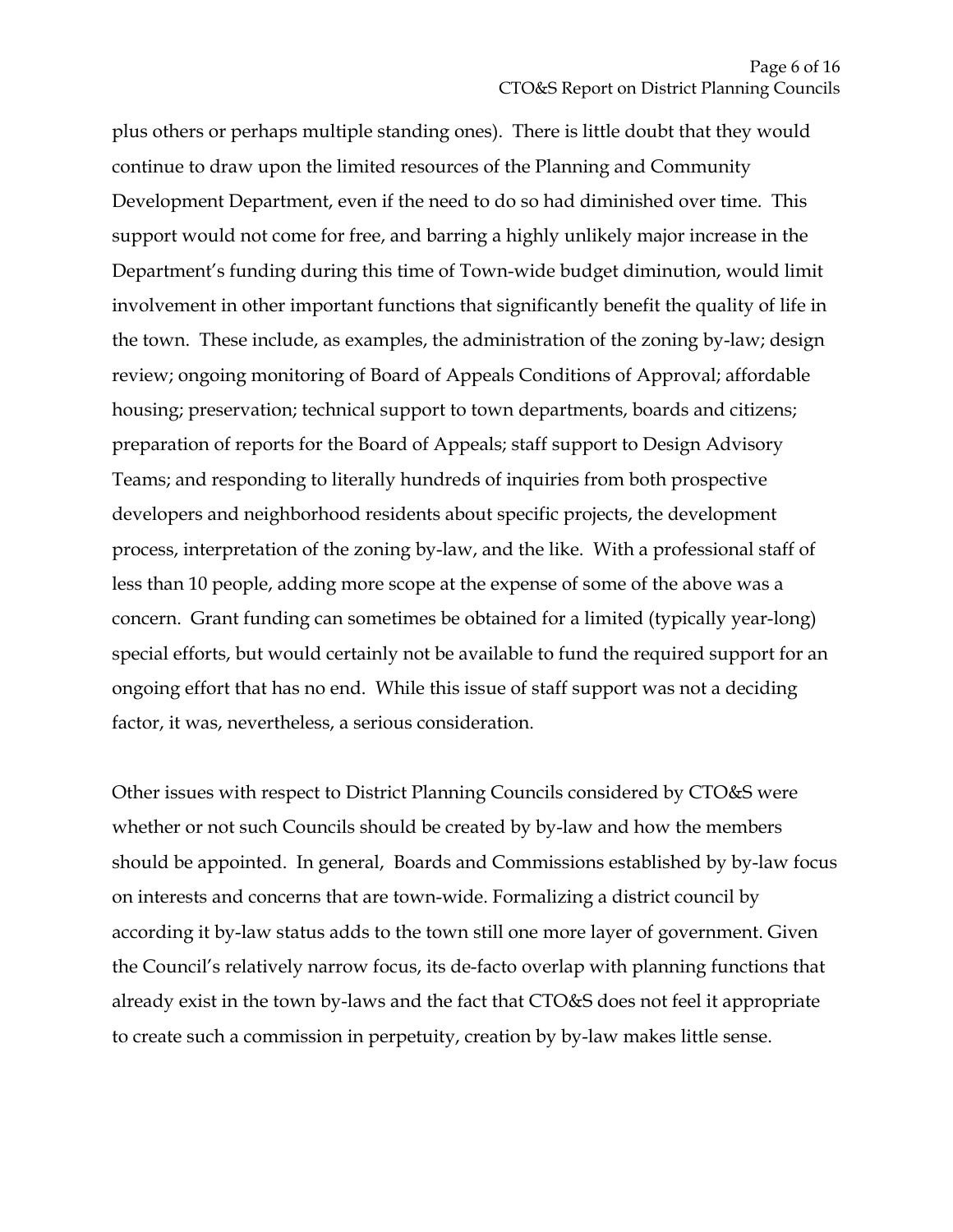In terms of the appointing process, in order to ensure accountability in the development of district plans, we believe that the Board of Selectmen, the town's elected executive body, should have discretion in the appointment of council members. By appointing well-balanced, unbiased councils comprised of 12-20 neighborhood representatives, Town Meeting members, small business owners, property owners and town officials, a positive approach to the district planning process should be assured. While the Board, if it desired, could seek recommendations from various groups, the actual appointments should be at the discretion of the Board and not simply be rubber stamps for inputs by others.

It is anticipated that the charge to the council would provide for well-publicized public hearings on preliminary and final recommendations, periodic progress reports to the Planning Board and Board of Selectmen, and submission of a final report to those boards within twelve (12) months. The District Plan would be managed by town staff in the Department of Planning and Community Development with the assistance of staff in other departments and consultants as needed and as funding is available.

**Recommendation 1 – supported by five of the six CTO&S members present: Follow the current process (outlined above) in creating, appointing, charging and dissolving District Planning Councils. The number of appointees may be flexible as required to meet the scope and breadth of the charge, while including all perspectives relevant to the area.**

Specific Major Impact Projects The definition of Major Impact Projects is spelled out in the Design Review section of the zoning by-law. The determination is made either by the Planning Director or by the Building Commissioner when an application for development is submitted. The standards as defined in the zoning by-law are:

• Residential developments of 16 or more units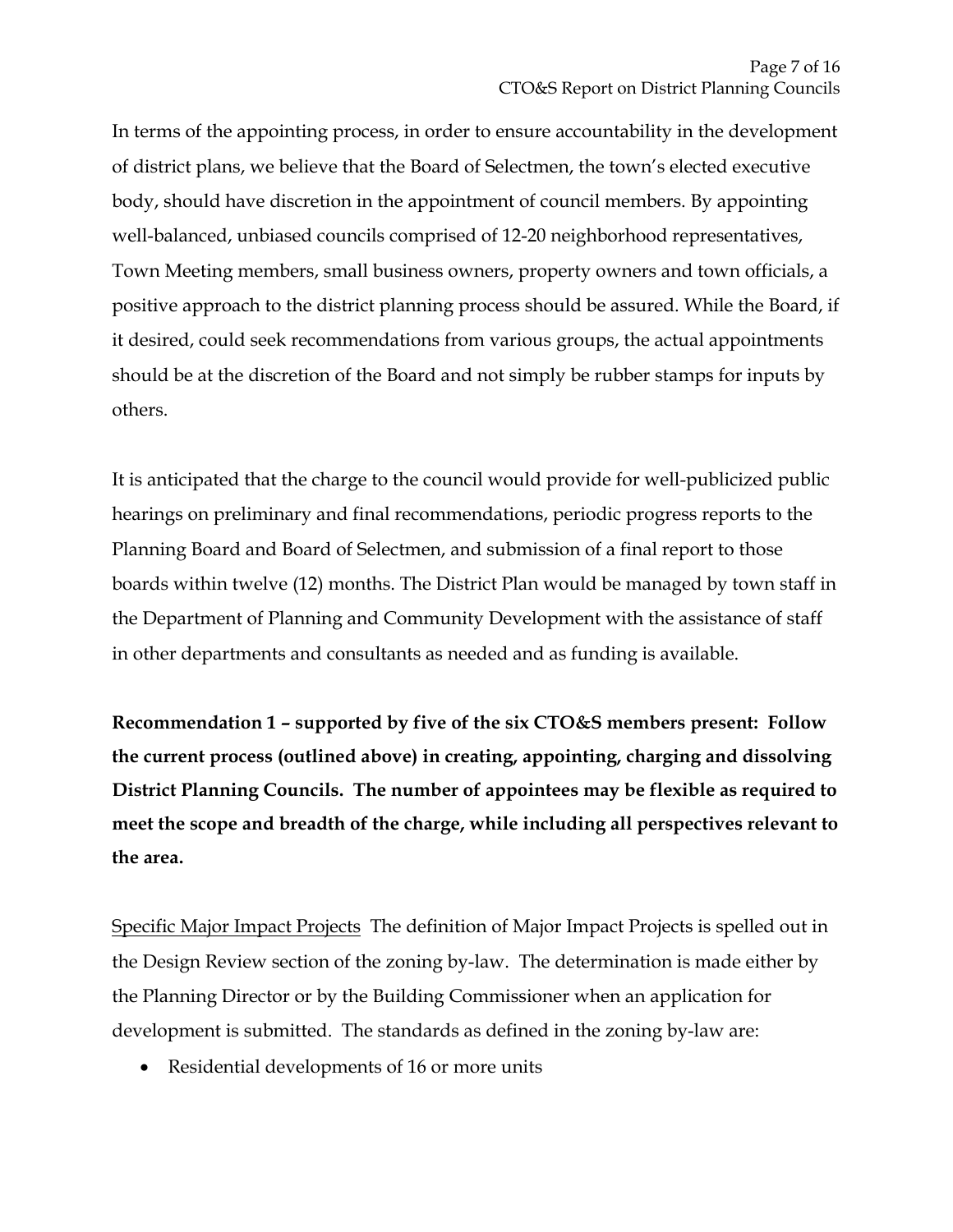- Commercial or other non-residential developments of more than 25,000 square feet
- Any other project with the potential for substantial environmental impact on the community

For any Major Impact Project an initial neighborhood meeting is required, It is followed by a preliminary Planning Board meeting to review the project. The Planning Board also appoints a Design Advisory Team (DAT), consisting of both design professionals and at least one neighborhood representative. The DAT holds several public meetings to discuss various aspects (design, massing, etc.) of the project. These are followed by Planning Board meetings and a hearing by the Board of Appeals. The public can attend any and all of these review meetings. Notices of the Planning Board meetings are routinely sent to all property owners within 300 feet of the proposed development, as well as posted on the Town's calendar. Town Meeting members of the precinct containing the proposed development, as well as abutting precincts, and all of the known neighborhood associations town wide are also notified. The Planning Board also keeps a list of "interested citizens" and attempts to inform them of the meetings. Prior to the Planning Board meetings written comments may be submitted and anyone who wishes to speak at the meetings is invited to do so.

After the Planning Board formulates a recommendation on the project, there is a public hearing at the Board of Appeals, the notification requirements for which are similar to those outlined above. The only significant difference is the requirement to place a legal notice in the Brookline Tab for the Board of Appeals hearings. There is also an opportunity for the public to comment at that hearing as well.

CTO&S finds that the process is reasonably inclusive, and affords multiple opportunities for the public, the neighborhood or interested citizens to get involved at any and all of the critical stages of approval. The issue of notification always seems to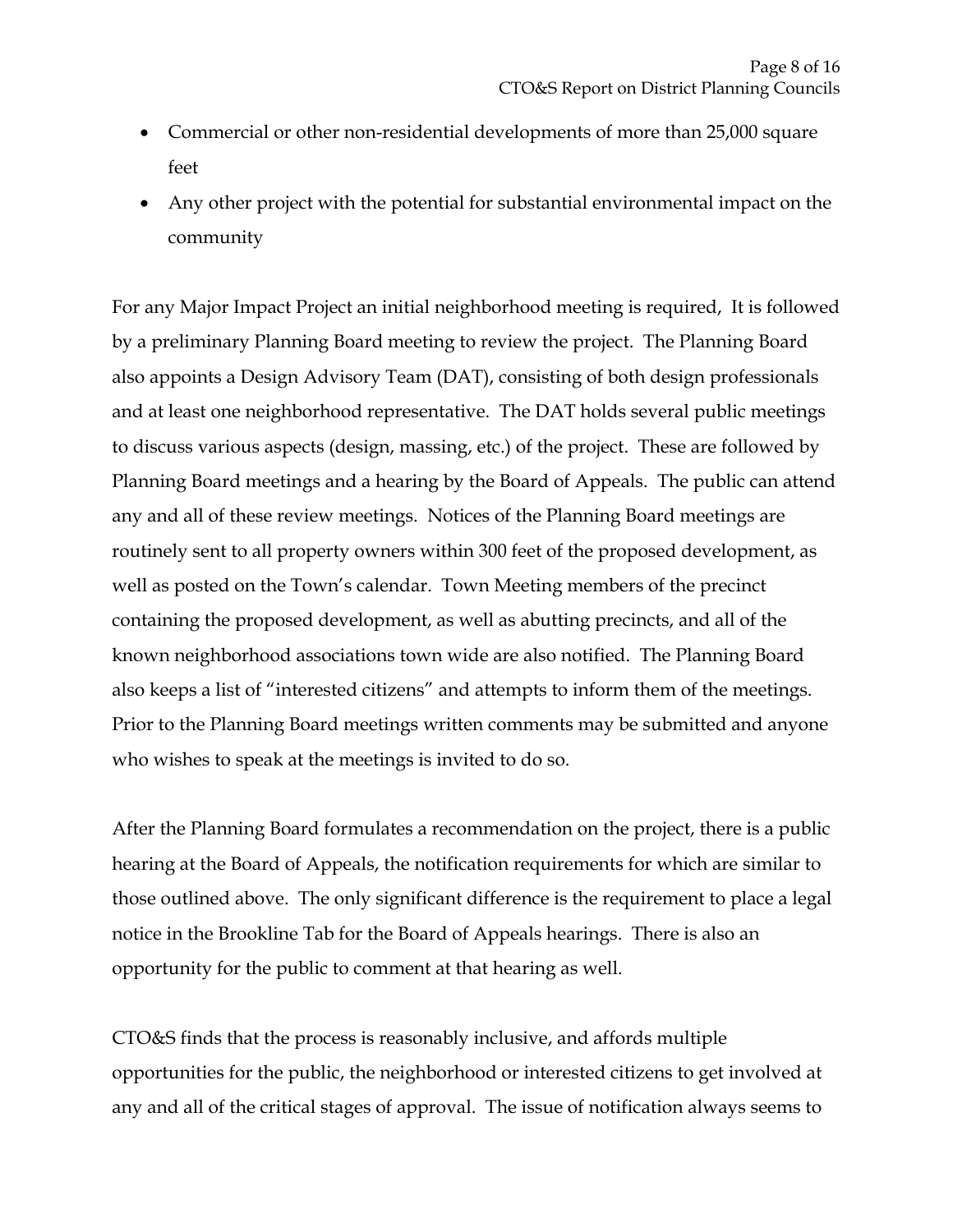arise , however, and however diligently the Town tries to inform, people always come forward saying that they never were notified. At the moment, notification is done largely by US Mail, which recipients may or may not look at, sometimes misplace, sometimes throw away without opening, etc. In this day and age, with virtually all forms and levels of government relying more heavily on email, we believe that it is time for Brookline planning notices to at least move in that direction. We would also recommend that the Planning Department institute a way to collect interested residents' email addresses, include them in existing data bases and begin to automate the use of email notification as an adjunct to the current practice.

**Recommendation 2 – supported unanimously: The Department of Planning and Community Development , in conjunction with the Information Technology Department develop a method for improved and broader based notification of home owners, commercial property owners, businesses and tenants, including email notification to augment the current practice of hard mail. The goal for implementing a pilot program should be prior to the 2008 Fall Town Meeting.**

Specific Projects of a Smaller Scale than Major Impact Projects Many of the same procedures as those discussed above are followed for projects of lesser scale than Major Impact Projects. What is not included in these smaller projects is the mandatory neighborhood meeting and the DAT. CTO&S believes that these provisions could be beneficial to some of these smaller projects as well. Waiting until the Planning Board meeting for the first public review can sometimes create issues that otherwise could have been dealt with in earlier, less formal and more neighborhood inclusive discussions. The trick, of course, is how to differentiate proposals that might benefit from this modest addition to the process from those that would be overburdened by it for no constructive purpose. Back porches, home additions, the addition of one or two units to a multi-family apartment or "mom and pop" retail stores come to mind.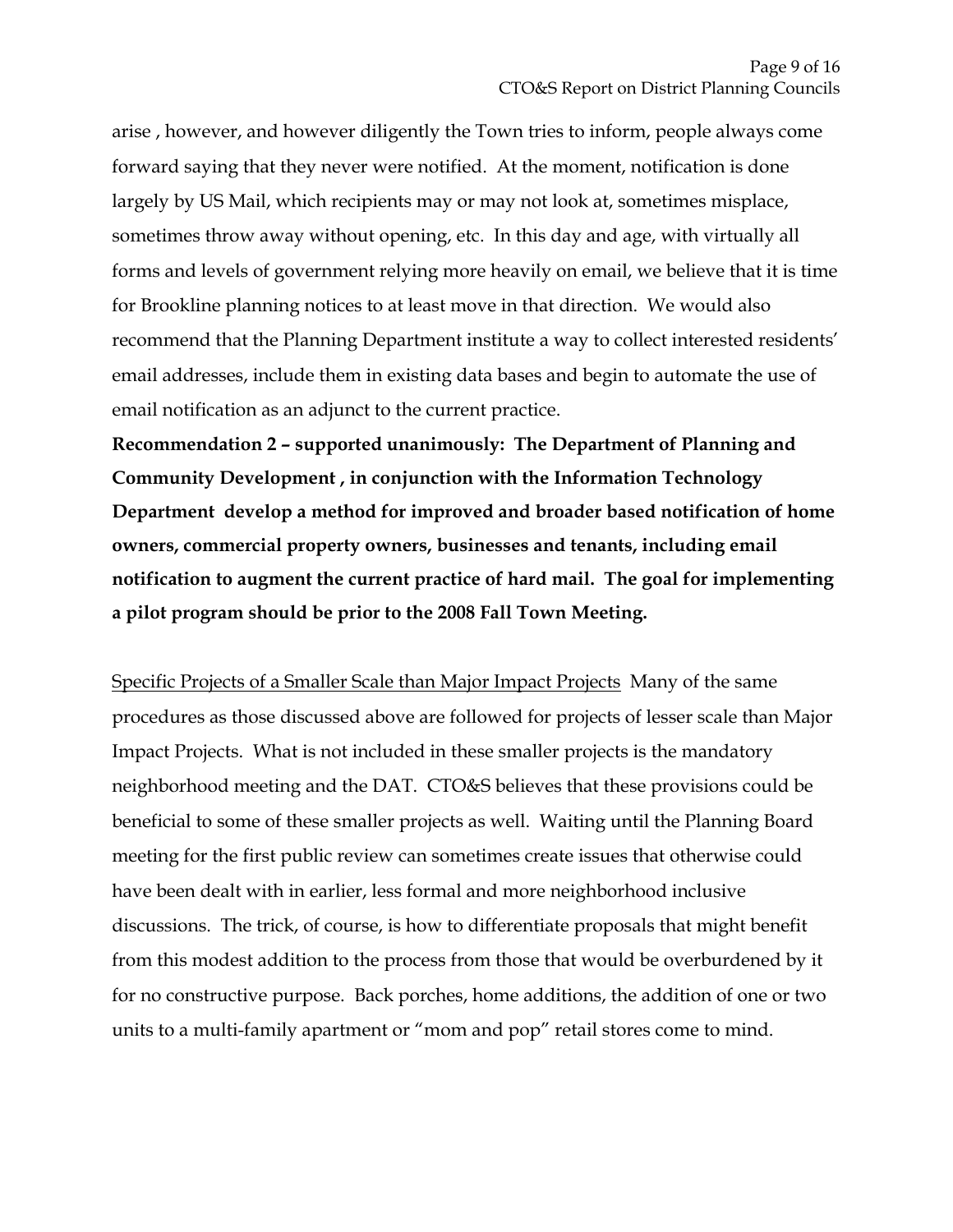To create a useful differentiation, CTO&S believes that a trigger at about one half the levels of a Major Impact Project (i.e., 8 residential units or 12,500 square feet of nonresidential development) would be appropriate for a discretionary implementation of a required neighborhood meeting and the creation of a DAT, perhaps with a lesser professional membership requirement than for a Major Impact Project, but retaining the neighborhood representative. The net effect of it being discretionary on the part of the Planning Board would essentially be to reverse the burden – the Board would have to explain why not to have the neighborhood meeting and why not to convene a "mini" DAT. CTO&S believes that this reversal of burden would have a positive impact on these intermediate level projects.

**Recommendation 3 – supported unanimously: That the Planning Department examine the feasibility of establishing a category of "Moderate Impact Project" at about half the levels of the Major Impact Project. Such a designated project would require a neighborhood meeting prior to a project review by the Planning Board and the creation of a streamlined DAT, unless, at the discretion of the Board, they explained why such a requirement was determined not to be in the interest of the Town and was waived.** 

Concluding thought Many of the people CTO&S listened to felt that the process works reasonably well. But, as mentioned above, many also complained that some people don't always get notified, things slip through the cracks, projects that are deemed to be "minor" turn out to be not so minor in terms of impact, etc. We have attempted above to craft some minor revisions to the process to address at least some of these issues. One item, however, that we have not yet discussed in this report, was brought up at one of our meetings and had to do with the disadvantage some citizens feel they have in trying to understand the development process in the town, how to navigate through it, where the points of influence and decision are, how citizens can get involved and what matters and what doesn't. All of this points out the fact that our development process is indeed complicated, and that the more we try to "fix" it, the more complicated it gets.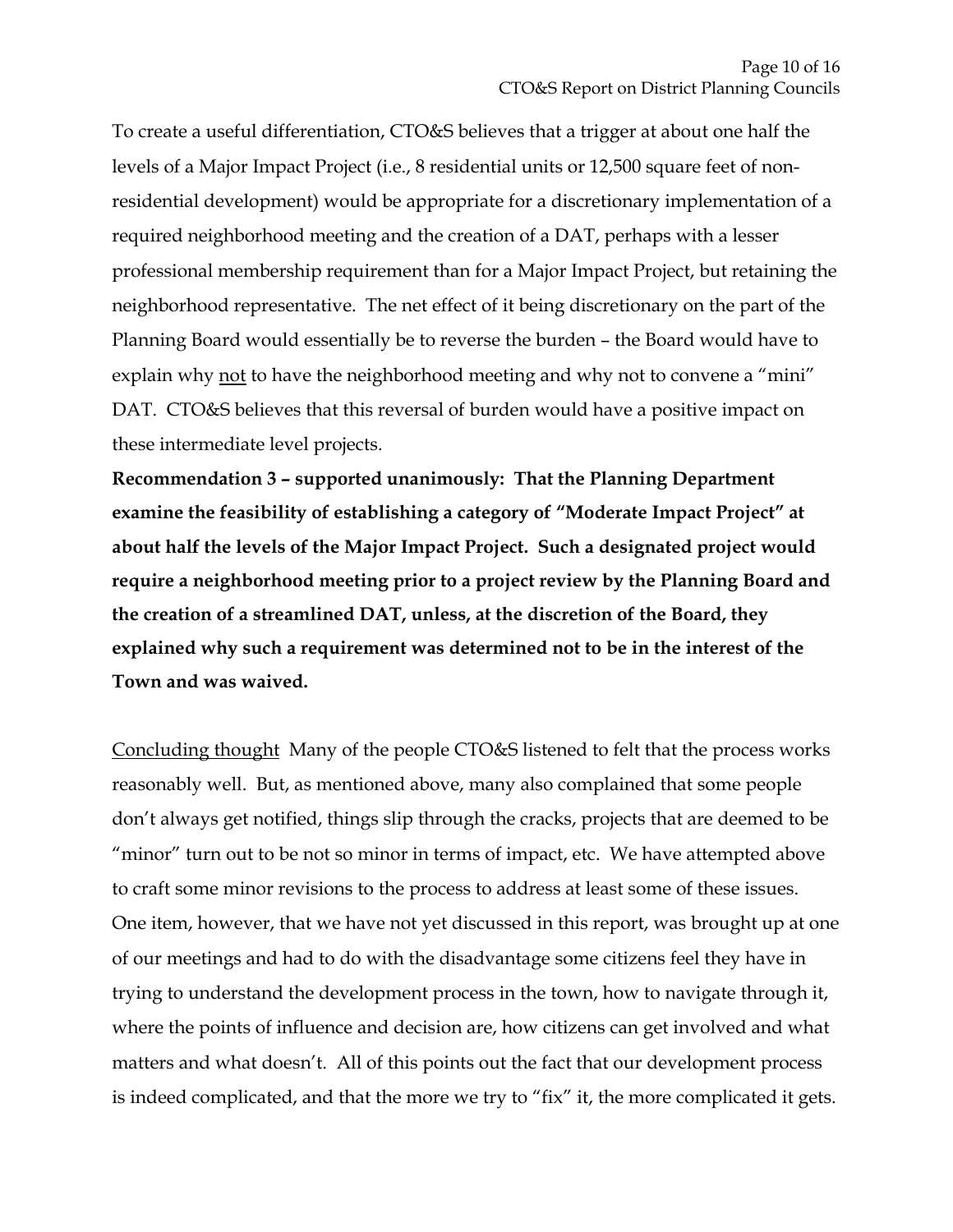It is very hard for the average citizen to wade through, and regardless of his or her interest, difficult to understand. Although the zoning administrator and the staff planners are supposed to help guide citizens through this maze and to act as sources of information for the lay public, this role is not formalized, nor do many citizens understand that these employees are supposed to serve this role. We believe that this function should be made more clear, both internally and externally, through the Department's web site, its literature and its phone answering. The existence of an ombudsman hot line – both web based and phone based – where requests are forwarded for immediate assistance should be easy to implement, not place any significant workload increase on department staff and most important, might go a long way in improving both the image as well as the reality of a citizen "user friendly" Department of Planning and Community Development.

**Recommendation 4 – supported unanimously: That the Department formalize the role of a citizen help desk by instituting a web-base and phone-based ombudsman hot line. Staffing would be accomplished within current levels by those who informally serve that function today. A goal for trial implementation should be early fall 2008.** 

## **Partial Dissent to CTOS Report regarding Coolidge Corner District Planning Council by Martin Rosenthal1**

\_\_\_\_\_\_\_\_\_\_\_\_\_\_\_\_\_\_\_\_\_\_\_\_\_\_\_\_\_\_\_\_\_\_\_\_\_\_\_\_\_\_\_\_\_\_\_\_\_\_\_\_\_\_\_\_\_\_\_\_\_\_\_\_\_\_\_\_\_\_\_\_\_\_\_\_\_\_

"*Doveryay, no proveryay*" (Russian proverb popularized as "trust but verify" by R. Reagan)

# **I. Overview**

 $\overline{a}$ 

 As stated in CTO&S's Report (hereafter "Report," cited with page #'s), I join in Recommendations #'s 2-4, and offer credit to this committee of intelligent, experienced citizens with whom I've been honored to serve for some time. I also agree with much of the Report's background analysis, especially the kudos to Planning and Community Development staff. However, as to Recommendation #1 (p. 7), while I endorse the "current," i.e. typical, District Planning Council process for situations that are truly *typical*, Coolidge Corner is *far from* typical.

<sup>&</sup>lt;sup>1</sup> also TMM-9 & Co-chair (with Frank Farlow), Brookline PAX [see http://www.brooklinepax.org]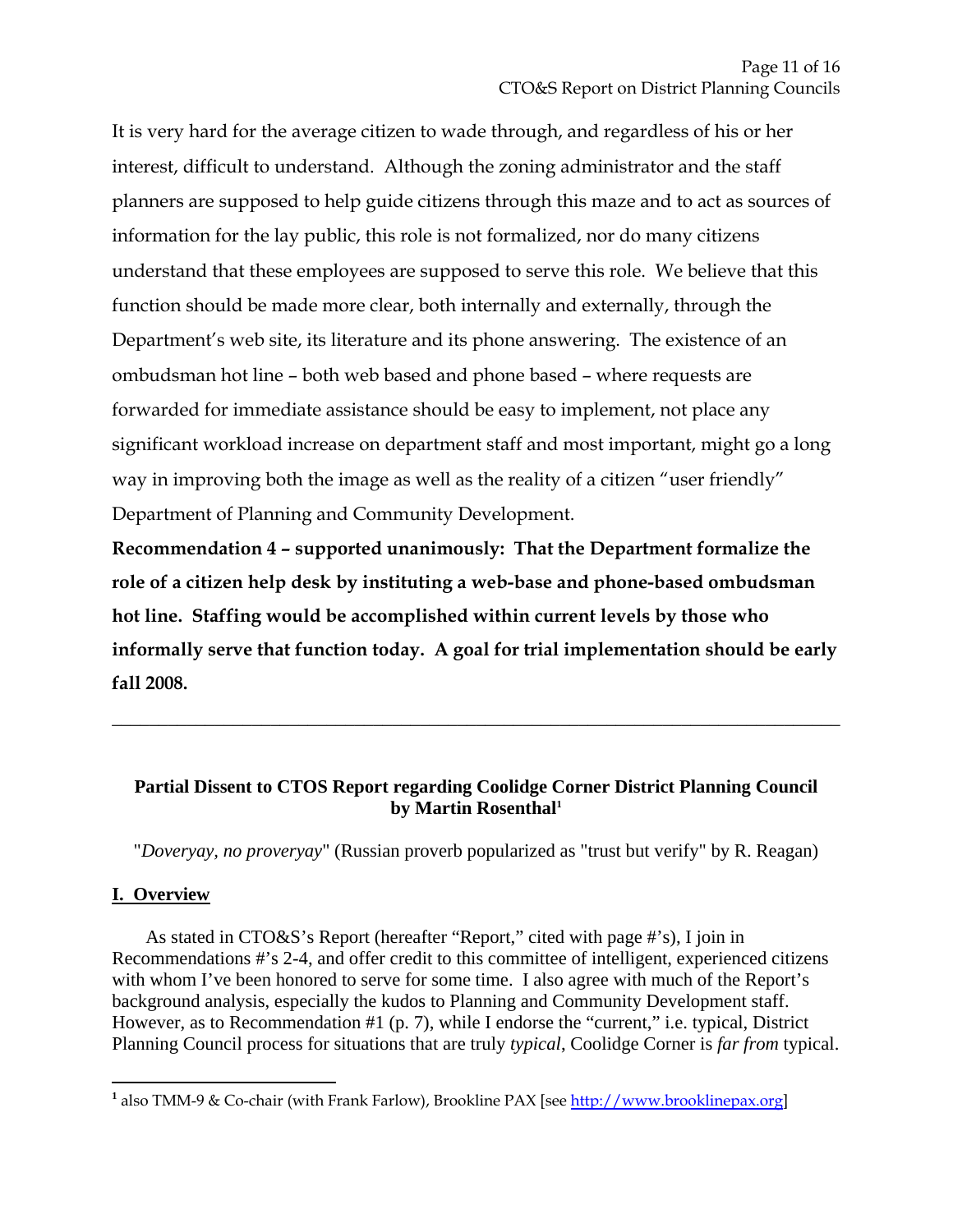If so, then even the most intelligent people<sup>2</sup> -- if they neglect differences  $-$  can fall into the trap, paraphrasing Ralph Waldo Emerson, that "a foolish consistency is the hobgoblin of [all] minds."

 Similarly, I do not share the "slippery slope" specter (p. 5) that a standing Coolidge Corner District Planning Council (hereinafter "CCDPC") "will inevitably lead to the creation of other permanent planning councils for other areas of town once the precedent is set." I have supreme confidence in the capacity of Town Meeting to (a) appreciate Coolidge Corner's unique and indefinitely foreseeable differences, and (b) judge a later proposal -- if any -- on its merits.

 I respectfully feel that my fellow CTO&S members have missed both the forest and the two 800-pound gorillas in their thoughtful analysis of some trees in the room. Possibly not by coincidence, only I have lived in the Coolidge Corner area (all my life, and watching it steadily get more dense and less green), I believe they are either missing or undervaluing two crucial points:

- *first*, the unique, ongoing *development pressures* in the Coolidge Corner area; and
- *second*, both the breadth and the depth of sentiment in the Coolidge Corner neighborhood that townhall officials do *not sufficiently listen -- or respond -- to our concerns*, e.g. those of my fellow TMM's, including pcts. 2, 3, 8, & 9.

### **II. Coolidge Corner's Uniqueness**

 $\overline{a}$ 

 As part of their "slippery slope" argument, the CTO&S majority (pp. 4-5), makes reference to our first overall difference of opinion, but offers little if any factual analysis:

One member of the Committee believes that Coolidge Corner is sufficiently different from other areas of the town to merit specialized long-term treatment. He argues that the development pressures are greatest here, are focused on an extremely wide area, and are going to be present for the foreseeable future and are not likely to diminish. ... The other members of the Committee, however, although sharing in the concern for the area and recognizing some of its special characteristics, did not agree with the notion of singling out one area and creating a District Planning Council in perpetuity.

 I believe the majority understates and under-appreciates the facts,as well as the depth and urgency that's widely felt in my neighborhood. I also believe that the Comprehensive Plan*<sup>3</sup>* (non-binding, of course, especially as to all subsequent Town Meetings, let alone planning officials), cited by the CTOS majority as support for only short-term DPC's, but also the parent

**<sup>2</sup>** Cf., David Halberstam, "*The Best and the Brightest,"* (1992 edition), e.g. p. 41:

<sup>&</sup>quot;[A]t the first cabinet meeting ... [t]hey were all so glamorous and bright that it was hard to tell who was the most brilliant, but the one who impressed [LBJ] the most was 'the fellow from Ford with the Stacomb on his hair' [McNamara] ... . [LBJ] rushed back to tell Sam Rayburn, his mentor, ... about how brilliant each was, ... Bundy, ... Rusk ..., McNamara, ... . On he went, naming them all [Rostow, Schlesinger, Shriver, Moyers, Taylor]. "Well, Lyndon, ... they may be every bit as intelligent as you say, ' said Rayburn, 'but I'd feel a whole lot better ... if just one of them had run for sheriff once.' [See Wikepedia: "Halberstam says the title was from an article of his referring to JFK's "*whiz kids,"*

arrogantly insisting on "brilliant policies that defied common sense" in Vietnam." (emphasis added)] **<sup>3</sup>** http://www.townofbrooklinemass.com/Planning/ComprehensivePlan/Index.htm (see further below)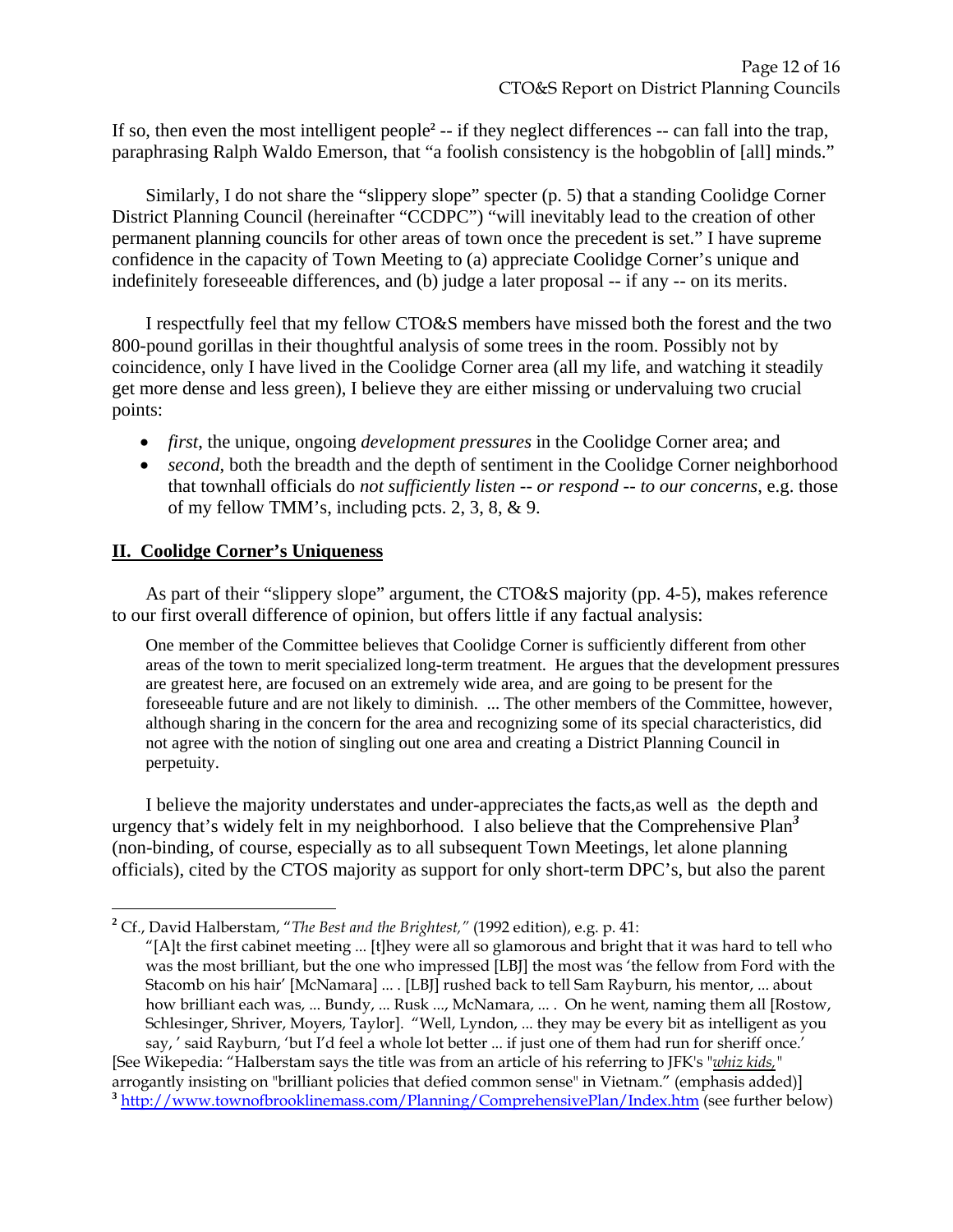of the earlier CCDPC, vastly underestimated the eventual lack of effectiveness of a CCDPC which was merely short-term. (See further discussion in §III below.)

 Nonetheless, and more importantly, the Comprehensive Plan definitely accorded Coolidge Corner the highest priority level, e.g. in *"*Neighborhood & District Planning" (*p. 31):*

KEY STRATEGY: Create Neighborhood and District Plans ... to help guide new development ... for Coolidge Corner, Chestnut Hill and Brookline Village ... in the next five years. The exact timing .. will be determined in the Action Plan ... . *However, the Coolidge Corner District Plan would be an*  early Action Plan item, taking place in the next year. (emphasis added)

The follow-up *Action Plan and Progress Report FY 2005-2006*,<sup>4</sup> adopted by the selectmen March 29, 2005, in Part 3, "SHORT TERM ACTIONS" began (@ p. 35):

DEVELOP A DISTRICT PLAN FOR COOLIDGE CORNER: Short Term (Estimated Completion: 2007): One of the primary recommendations of the Comprehensive Plan is the development of "district plans"... . *The consensus among members of the Comprehensive Plan Committee and members of the public is that Coolidge Corner is experiencing a high level of development pressure.*  For this reason, the Coolidge Corner district plan will be developed in the short term. (emphasis added)

 More specific reasons for prioritizing -- and differentiating -- Coolidge Corner are fairly obvious: (a) it's both the foremost commercial district and the foremost target for both commercial and residential development, and (b) its density is exceptional and its quality of life, fragile. See "Is Density Our Destiny?: A Developing Story," May 2003, by Sean Lynn-Jones:**<sup>5</sup>**

Brookline has an average of 8,410 people per square mile, ... the ninth-highest density of the 351 cities and towns in Massachusetts ... almost twice as dense as neighboring Newton (4,664), and ... ahead of ... Lynn ... and Lowell ... . Census tracts 4002 and 4003, roughly Precinct 2 and the JFK Crossing area, have 29,325 and 21,656 residents per square mile, respectively. For tract 4004, the area north of Beacon Street from Coolidge Corner to Washington Square, the figure is 19,038. On the other side of Beacon Street, tract 4005's density is 24,772. In tract 4008, which runs from the south side of Coolidge Corner toward the Longwood Medical Area, there are 24,696 residents per square mile. Tract 4009, which includes much of Brookline Village, has a population density of 26,500. ... Increasing the density of these neighborhoods could reduce their quality of life in at least two ways. First, greater population density will inevitably add to traffic ... . Second, higher levels of density are likely to change the ... sense of community fostered by the close proximity of singlefamily houses and small apartment and condominium buildings ... [the] social cohesion ... **<sup>6</sup>**

 Similarly, as to greenspace, so precious to our quasi-suburban atmosphere, according to *OPEN SPACE 2000*, Appendix H, North Brookline has less than 33% of the townwide average of open space per population, less than 10% of Fisher Hill/Middle Brookline's, and less than 5%

 $\overline{a}$ 

**<sup>4</sup>** http://www.townofbrooklinemass.com/Planning/PDFs/ActionPlanProgressReport2005-2006.pdf

**<sup>5</sup>** Sean, of the Brookline Neighborhood Alliance, and an Advisory Committee Member, was a member of a "focus area work group" for the Comprehensive Plan.

**<sup>6</sup>** Newly elected TMM Steven Feinstein has observed that Paris' population density is 9,181 people per square mile.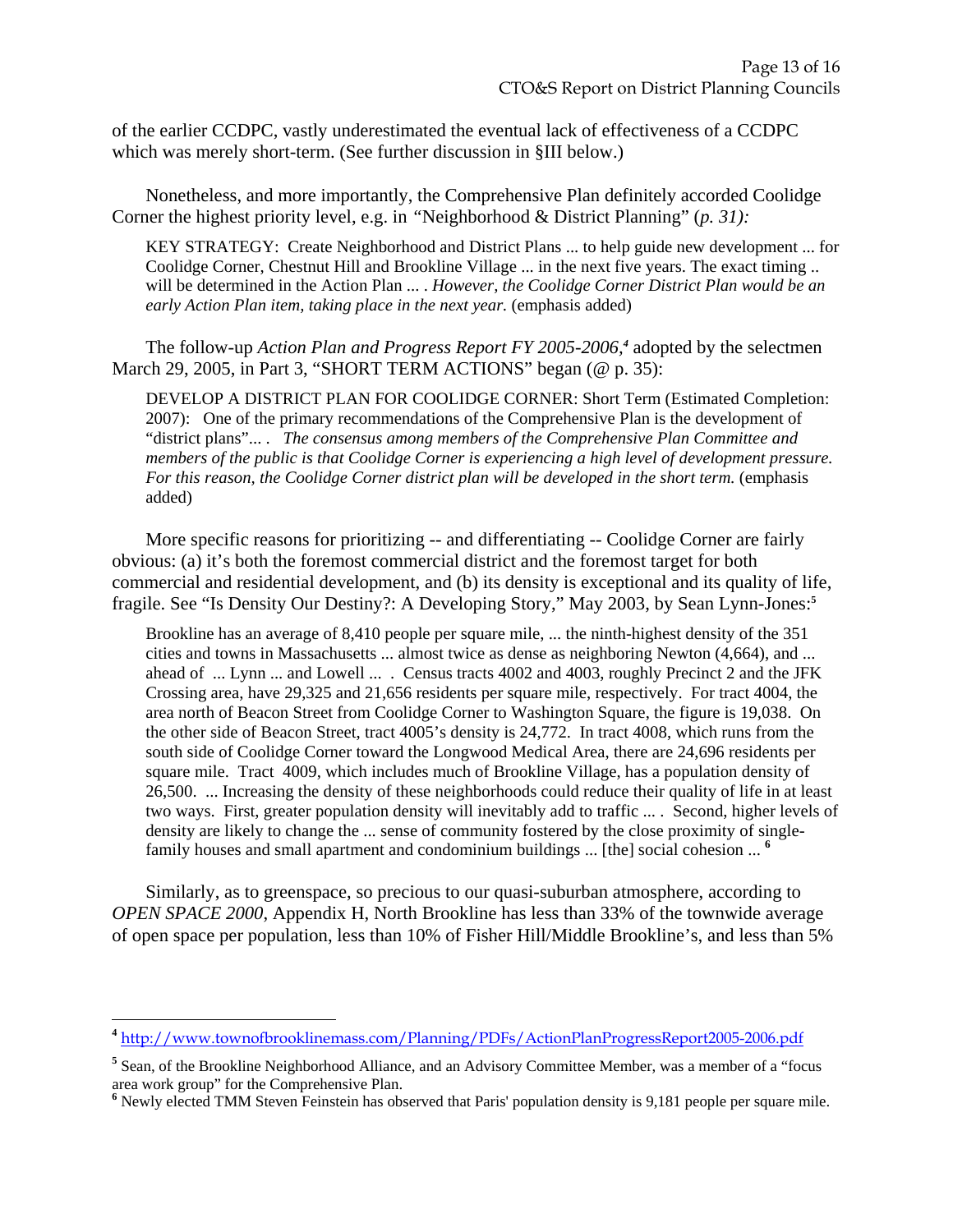of South Brookline's.**<sup>7</sup>** And, as discussed in Part III, the little remaining greenspace in Coolidge Corner residential neighborhoods is steadily being eroded by developers.

 In sum, as I've often said, Coolidge Corner is well past its "*Tipping Point,*"**<sup>8</sup>** and I therefore have long urged that the Town declare North Brookline an "Environmental Danger Zone." Unfortunately, as discussed below, a short-term CCDPC has proved -- in spite of hundreds of hours put in by dozens of dedicated citizens -- largely ineffectual, indeed nearly useless.

### **III. "***Doveryay, No Proveryay***" -- Pres. Reagan's Answer to Bobby Allen's "***Trust Gap***"**

 I believe the CTOS majority (pp. 2-3) understates and under-appreciates the extent to which, and reasons for which, Bobby Allen 's oft-cited & thankfully candid "trust gap" was and remains painfully true for Coolidge Corner residents:

*[S]ome residents feel that the town still does not do enough* or act effectively enough to involve interested citizens and ensure that their views are listened to or their neighborhoods are sufficiently protected from development that they believe is detrimental to the quality of life in their area. *CTO&S cannot determine how widespread a view this is,* although this is certainly not the first time such views have been expressed. ... Through ... neighborhood associations, committees and ad hoc organizations, opinions and viewpoints emerge and town *officials hear and evaluate* the concerns of specific neighborhoods. As in all issues relating to development, however, ... *views differ on how well this process works.* (emphasis added)

A. Widespread feeling that selectman appointments/committees are far too developer-friendly.

 Without belaboring details, our frustration that townhall officials are not really concerned about our neighborhood's fears seems clearly justified. Among our ordeals have been:**<sup>9</sup>**

- 121 Centre St., Brookline's first c. 40B battle, in an already-dense area: Local activists fought a very difficult guerilla war for months with minimal townhall help, ending in a (non-40B) 8-unit building after demolition of a beautiful Victorian and its front yard, soon followed by other demolitions and build-ups, e.g., 75 Winchester and 21 Atherton, with the developer of the latter soon buying three other properties;
- St. Aidan's, formerly the most significant private greenspace in the area: Again a massive organizing struggle was needed to avoid another Dexter Park and to save an oak tree, a glimpse of sky, and a patch of grass in the #1 densest part of town;

 $\overline{a}$ 

<sup>&</sup>lt;sup>7</sup> Cf., Mass. Constitution, "The people shall have the right to ... the natural ... and esthetic qualities of their environment; and ... their right to the conservation... of ... natural resources is hereby declared to be a public purpose."

**<sup>8</sup>** by Malcolm Caldwell (2000), subtitle, "How Little Things Can Make a Big Difference"; with a front cover quote from Fortune, "A fascinating book that makes you see the world in a different way."

<sup>&</sup>lt;sup>9</sup> Mentioned herein are only "planning" battles. Other issues have been difficult too, e.g. dismissal of neighbors' fears about the safety of combining a convenience store at a gas station (now Sunoco); 6 years to get a solution to ticketing of residents parking 2 hours (even intermittently) on otherwise empty streets in front of their homes; several traffic calming petitions that languished, often being belittled -- for years, until recently more receptiveness.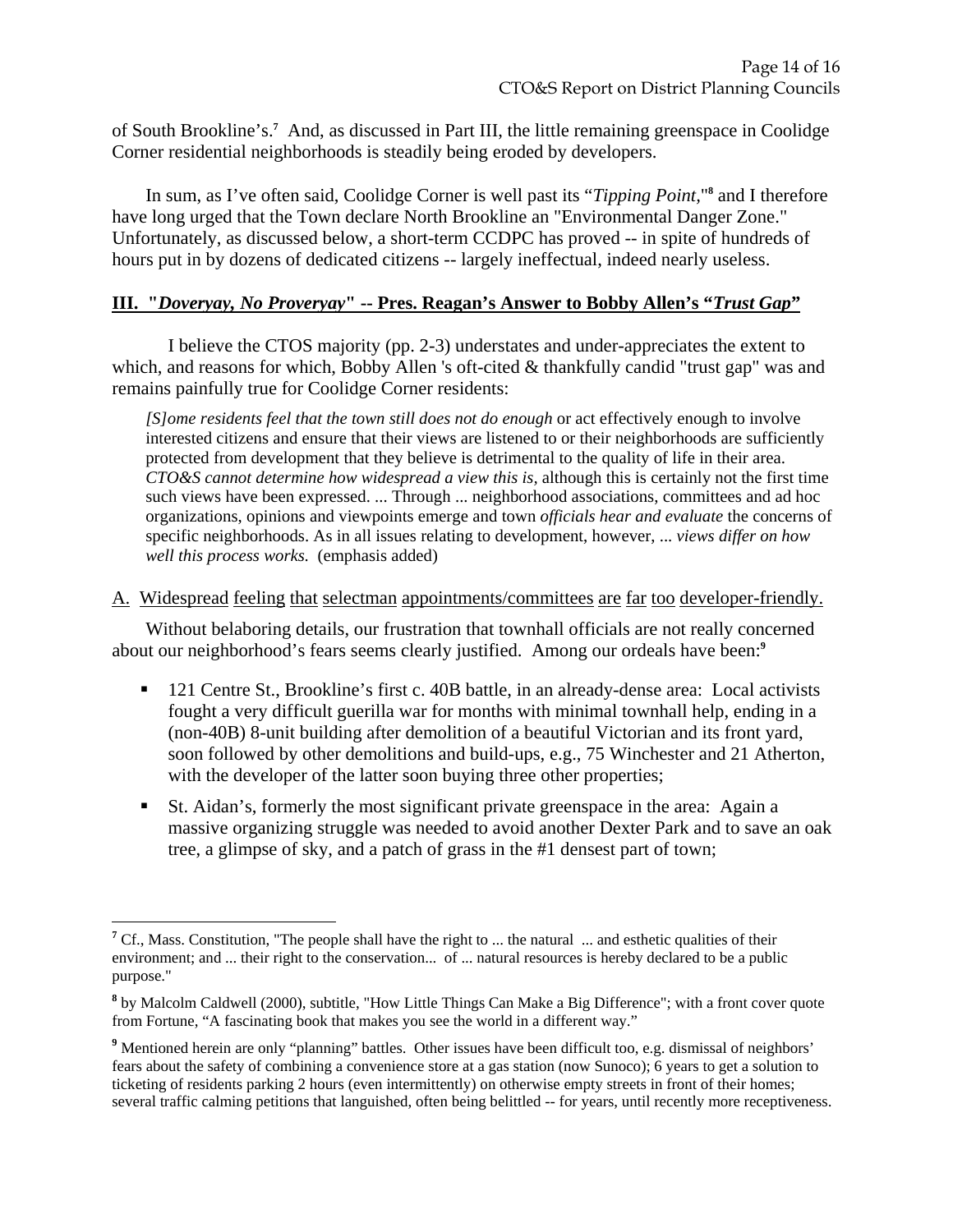- The early draft of the Comprehensive Plan was another battleground, eventually mustering some appreciated improvements (including the CCDPC, albeit ill-fated);
- Three years of clawing and scratching, parcel-by-parcel, for down-zoning of some Mzone 1-2 family structures. Due to vehement townhall opposition, a majority of the Zoning By-Law Review Committee astoundingly refused to even put 11 such parcels on the fall 2007 warrant; then 4 others were the subject of our November 2007 hard-fought, uphill, and definitely anti-townhall Town Meeting victory (by a gratifying 2/3 vote).

 In Coolidge Corner we feel we're not paranoid, but "they" are really out to get us. We're battle-scarred, and possibly suffering PTSD. Do we have "government of the people, by the people, for the [regular] people," or a government of the Friends of Developers? We need help, or, at a minimum, a meaningful ability to verify, and not just trust.

#### B. The experience of the earlier CCDPC confirms the need to institutionalize its permanence.

 The CCDPC after many months submitted a 75-page District Plan,**<sup>10</sup>** only to be rejected by townhall without any effort to seek a consensus; and the CCDPC was disbanded over the objections of its neighborhood activist members. The District Plan, written after a Herculean effort by many busy citizens who had mistakenly assumed it was for some official purpose, had many worthwhile and consensus recommendations, e.g. an "Action item: Preserve streetscapes, private green space, and neighborhoods through exploring the use of Form-Based Zoning, Neighborhood Conservation Districts, setback requirements and other methods." Who could quarrel with that? One distinguished member of the CCDPC wrote to the Selectmen (receiving no reply!):

I find it mind-boggling to reject the District Plan based on recommendations that are not integrated into the Plan. ... [There was] only one major objection ... a single phrase in the Plan that reads, "no increase in residential population". That was included based on the last U.S. census that found the Coolidge Corner census tract to be one of the fourth most densely populated in Massachusetts. Even so, that gained inclusion on a 7 to 6 vote. ... [A] way should be found to hold a joint meeting of the Council and the Board to resolve that final issue, ... a more desirable outcome than the rejecting of eighteen months of work by so many dedicated members of the community as well as the time and resources of the Planning Dept. Would the Selectmen be willing to authorize the Planning Board and the Coolidge Corner District Planning Council to meet together to rescue the District Plan?

Yet, the CTO&S majority (p. 5) now relies on the inapposite analogue of periodic Comprehensive Plans, as well as a flawed and overly limited concept of short-term "need":

With a scope much broader than that of a [DPC], the Comprehensive Plan Committee ... [a]ppointed by the Selectmen every ten years, charged broadly with revising and updating the plan as appropriate, this group of citizen appointees works for approximately one year or slightly more, ..., produces a plan revision*, submits it to the Selectmen and dissolves.* ... *District Planning Councils* are designed to function *as the need arises and until they submit their output to the Selectmen*.

 The frustrating experience of the earlier CCDPC report, now gathering glossy dust on the town's website, actually prove -- with hindsight -- that this was an excellent Comprehensive Plan idea that turned out to have an overly optimistic predictive blind spot about the ability of our

 $\overline{a}$ 

**<sup>10</sup>** http://www.town.brookline.ma.us/Planning/PDFs/CoolidgeCornerDistrictPlan.pdf